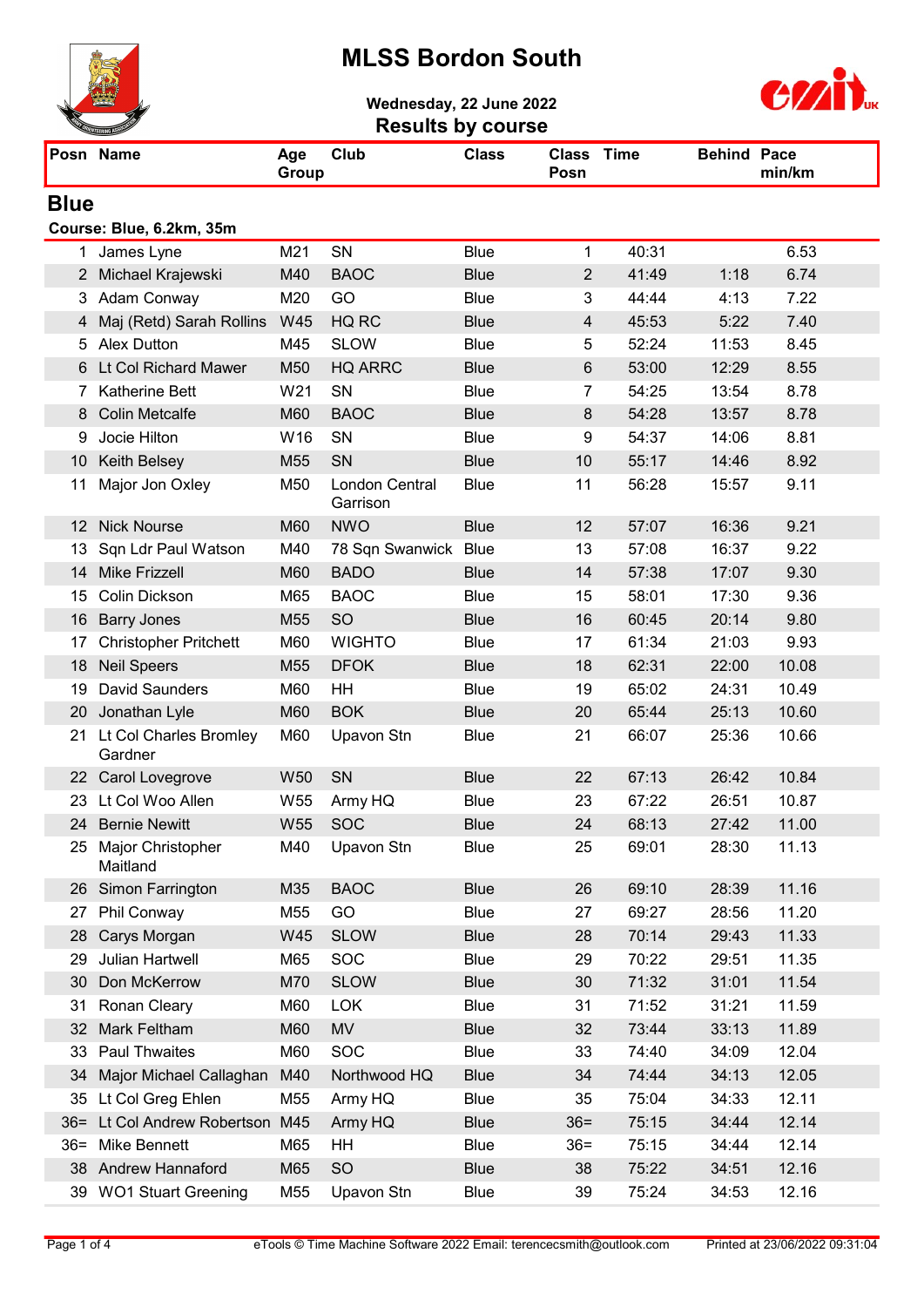## MLSS Bordon South



Wednesday, 22 June 2022



|             | <b>Results by course</b><br><b>ENTERING A</b> |              |                   |              |                      |             |                    |                    |
|-------------|-----------------------------------------------|--------------|-------------------|--------------|----------------------|-------------|--------------------|--------------------|
|             | Posn Name                                     | Age<br>Group | Club              | <b>Class</b> | <b>Class</b><br>Posn | <b>Time</b> | <b>Behind Pace</b> | min/km             |
| <b>Blue</b> |                                               |              |                   |              |                      |             |                    |                    |
|             | Course: Blue, 6.2km, 35m                      |              |                   |              |                      |             |                    |                    |
| 40          | <b>WO2 J Edwards</b>                          | M50          | <b>Minley Stn</b> | <b>Blue</b>  | 40                   | 75:30       | 34:59              | 12.18              |
| 41          | Lt Col Eddie Walsh                            | M55          | HQ RC             | <b>Blue</b>  | 41                   | 75:45       | 35:14              | 12.22              |
| 42          | Paul Oldfield                                 | M65          | <b>BAOC</b>       | <b>Blue</b>  | 42                   | 78:55       | 38:24              | 12.73              |
| 43          | Mrs Christine Jepson                          | W60          | <b>SO</b>         | <b>Blue</b>  | 43                   | 79:16       | 38:45              | 12.78              |
| 44          | Paul Oates                                    | M70          | <b>DFOK</b>       | <b>Blue</b>  | 44                   | 81:18       | 40:47              | 13.11              |
| 45          | Gabi Shanahan                                 | W60          | <b>BAOC</b>       | Blue         | 45                   | 82:50       | 42:19              | 13.36              |
| 46          | G 7 Iain Brant                                | M60          | Army HQ           | <b>Blue</b>  | 46                   | 83:28       | 42:57              | 13.46              |
| 47          | <b>Tom Mills</b>                              | M75          | <b>NGOC</b>       | Blue         | 47                   | 85:33       | 45:02              | 13.80              |
| 48          | <b>WO Jason Ferguson</b>                      | M50          | 78 Sqn Swanwick   | <b>Blue</b>  | 48                   | 85:39       | 45:08              | 13.81              |
| 49          | <b>Colin Swallow</b>                          | M65          | SN                | <b>Blue</b>  | 49                   | 86:04       | 45:33              | 13.88              |
| 50          | <b>Trevor Griffiths</b>                       | M70          | <b>BOK</b>        | <b>Blue</b>  | 50                   | 98:50       | 58:19              | 15.94              |
| 51          | <b>WO2 Carl Shackleton</b>                    | M40          | 1 Sig Regt        | <b>Blue</b>  | 51                   | 100:02      | 59:31              | 16.13              |
| 52          | <b>Frederick Smith</b>                        | M60          | GO                | <b>Blue</b>  | 52                   | 109:05      | 68:34              | 17.59              |
| 53          | Isaac Gorman                                  | M18          | <b>NGOC</b>       | <b>Blue</b>  | 53                   | 118:37      | 78:06              | 19.13              |
| 54          | Sue Hands                                     | <b>W70</b>   | <b>WIM</b>        | <b>Blue</b>  | 54                   | 124:18      | 83:47              | 20.05              |
| DSQ.        | Major Claire Sapwell                          | W50          | HQ RC             | <b>Blue</b>  |                      | 68:44       |                    | Missed No 13 (171) |

DSQ Peter Martin M60 MV Blue 83:46 Missed No 7 (158)

### S Green

#### Course: S Green, 4km, 30m

| 1  | Peter Jones                | M65 | SN            | S Green | 1              | 37:15 |       | 9.31  |
|----|----------------------------|-----|---------------|---------|----------------|-------|-------|-------|
|    | 2 Frank Edge               | M65 | SN            | S Green | $\overline{2}$ | 43:04 | 5:49  | 10.77 |
| 3  | <b>Elisabeth Dickson</b>   | W60 | <b>BAOC</b>   | S Green | 3              | 47:44 | 10:29 | 11.93 |
| 4  | <b>Martin Lock</b>         | M70 | GO            | S Green | $\overline{4}$ | 49:01 | 11:46 | 12.25 |
| 5  | Linda Pakuls               | W65 | <b>WIM</b>    | S Green | 5              | 53:26 | 16:11 | 13.36 |
| 6  | Delia Peppercorn           | W55 | <b>BADO</b>   | S Green | $\,6$          | 54:17 | 17:02 | 13.57 |
| 7  | <b>Andy Parker</b>         | M60 | <b>BADO</b>   | S Green | 7              | 55:21 | 18:06 | 13.84 |
| 8  | <b>Sgt Awashesh Gurung</b> | M40 | <b>DSEME</b>  | S Green | 8              | 55:24 | 18:09 | 13.85 |
| 9  | Chris Barrington Brown     | M60 | <b>BAOC</b>   | S Green | 9              | 57:22 | 20:07 | 14.34 |
| 10 | Tom Edelsten               | M75 | GO            | S Green | 10             | 57:40 | 20:25 | 14.42 |
| 11 | Julia Prudhoe              | W65 | <b>IND</b>    | S Green | 11             | 57:41 | 20:26 | 14.42 |
| 12 | Janet Rosen                | W65 | HH            | S Green | 12             | 57:45 | 20:30 | 14.44 |
| 13 | <b>Peter Bartlett</b>      | M65 | <b>WIGHTO</b> | S Green | 13             | 58:11 | 20:56 | 14.55 |
| 14 | Roger Maher                | M80 | <b>SO</b>     | S Green | 14             | 59:23 | 22:08 | 14.85 |
| 15 | Keiko Conway               | W60 | GO            | S Green | 15             | 60:16 | 23:01 | 15.07 |
| 16 | <b>Tony Ludford</b>        | M75 | <b>BADO</b>   | S Green | 16             | 61:33 | 24:18 | 15.39 |
| 17 | <b>Nick Kearns</b>         | M70 | <b>BAOC</b>   | S Green | 17             | 62:06 | 24:51 | 15.53 |
| 18 | Vincent Joyce              | M65 | <b>SO</b>     | S Green | 18             | 62:39 | 25:24 | 15.66 |
| 19 | Di Turner                  | W70 | <b>SO</b>     | S Green | 19             | 62:58 | 25:43 | 15.74 |
| 20 | Stephen Peacock            | M70 | SN            | S Green | 20             | 63:35 | 26:20 | 15.90 |
| 21 | <b>Cliff Thorne</b>        | M65 | <b>BKO</b>    | S Green | 21             | 64:49 | 27:34 | 16.20 |
| 22 | Andy Macgregor             | M80 | <b>BAOC</b>   | S Green | 22             | 66:13 | 28:58 | 16.55 |
|    |                            |     |               |         |                |       |       |       |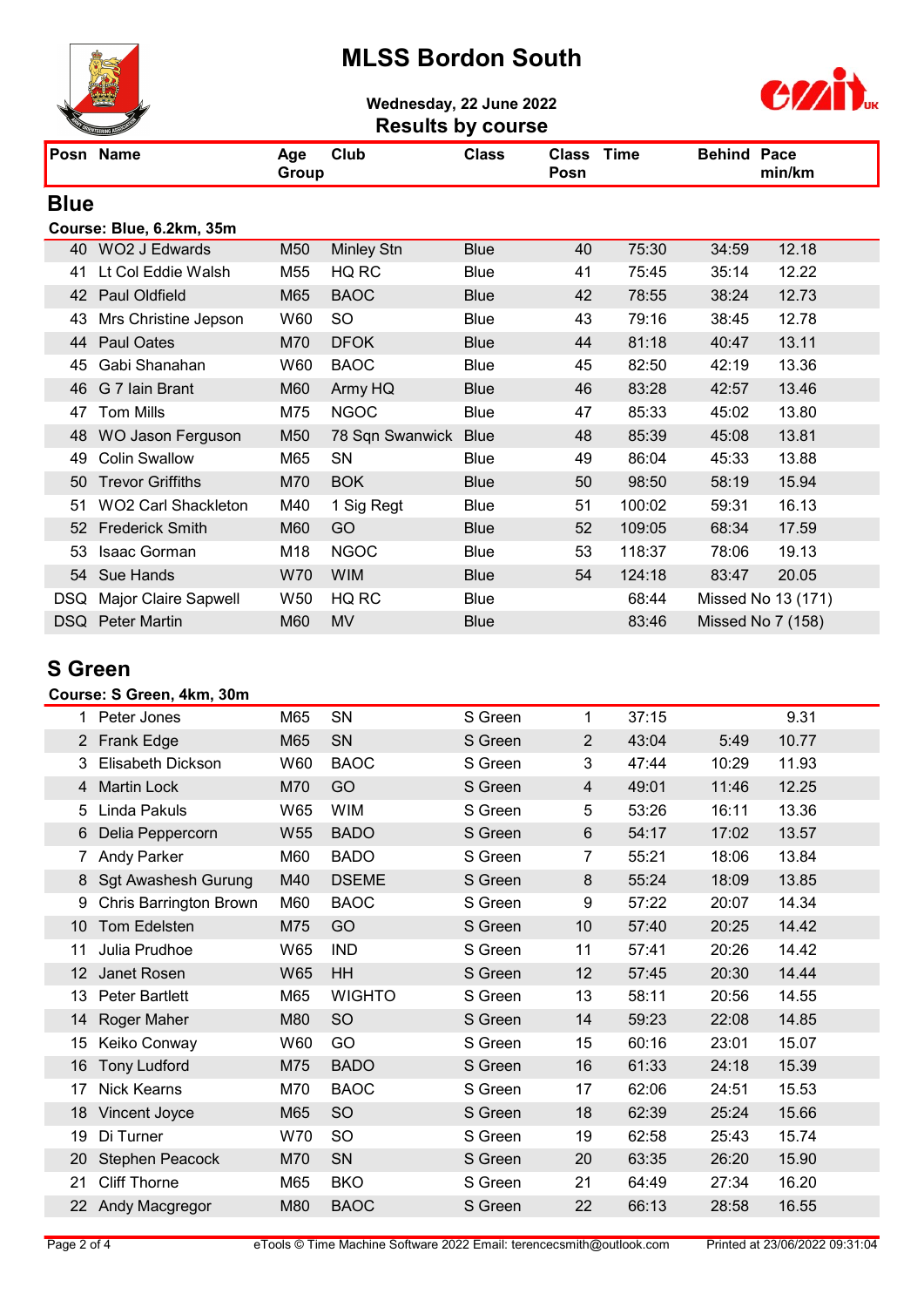## MLSS Bordon South



Wednesday, 22 June 2022



|                |                           |              |               | <b>Results by course</b> |                      |             |                    |        |
|----------------|---------------------------|--------------|---------------|--------------------------|----------------------|-------------|--------------------|--------|
|                | Posn Name                 | Age<br>Group | Club          | <b>Class</b>             | <b>Class</b><br>Posn | <b>Time</b> | <b>Behind Pace</b> | min/km |
| <b>S</b> Green |                           |              |               |                          |                      |             |                    |        |
|                | Course: S Green, 4km, 30m |              |               |                          |                      |             |                    |        |
| 23             | <b>Brian Bailey</b>       | M75          | <b>WIGHTO</b> | S Green                  | 23                   | 67:46       | 30:31              | 16.94  |
| 24             | Geoff Wright              | M75          | GO            | S Green                  | 24                   | 68:22       | 31:07              | 17.09  |
| 25             | Ayako Luu                 | W45          | GO            | S Green                  | 25                   | 69:36       | 32:21              | 17.40  |
| 26             | Peter Hull                | M70          | <b>BAOC</b>   | S Green                  | 26                   | 69:56       | 32:41              | 17.48  |
| 27             | David Faulkner            | M60          | <b>BOK</b>    | S Green                  | 27                   | 69:58       | 32:43              | 17.49  |
| 28             | Jane Archer               | <b>W65</b>   | SN            | S Green                  | 28                   | 72:29       | 35:14              | 18.12  |
| 29             | Jane King                 | W65          | <b>SO</b>     | S Green                  | 29                   | 75:34       | 38:19              | 18.89  |
| 30             | <b>Stuart Ferguson</b>    | M65          | <b>IND</b>    | S Green                  | 30                   | 77:55       | 40:40              | 19.48  |
| 31             | Roy Heselden              | M75          | <b>BADO</b>   | S Green                  | 31                   | 77:56       | 40:41              | 19.48  |
| 32             | <b>Teresa Turner</b>      | <b>W70</b>   | <b>SLOW</b>   | S Green                  | 32                   | 80:29       | 43:14              | 20.12  |
| 33             | Capt Diana Worthington    | W40          | HQ RC         | S Green                  | 33                   | 83:01       | 45:46              | 20.75  |
| 34             | Kim Liggett               | <b>W60</b>   | <b>NGOC</b>   | S Green                  | 34                   | 83:54       | 46:39              | 20.98  |
| 35             | Paul Blagbrough           | M75          | MV            | S Green                  | 35                   | 88:58       | 51:43              | 22.24  |
| 36             | <b>Gill Sharp</b>         | W60          | SN            | S Green                  | 36                   | 92:09       | 54:54              | 23.04  |
| 37             | Liz Stradling             | W65          | <b>BKO</b>    | S Green                  | 37                   | 102:39      | 65:24              | 25.66  |
| 38             | Dave Cussens              | M70          | <b>SO</b>     | S Green                  | 38                   | 102:45      | 65:30              | 25.69  |
| 39             | Sheila Miklausic          | W70          | <b>NGOC</b>   | S Green                  | 39                   | 110:13      | 72:58              | 27.55  |
| 40             | Sue Gallagher             | W65          | <b>SO</b>     | S Green                  | 40                   | 121:34      | 84:19              | 30.39  |
| 41             | <b>WO2 Samantha Emery</b> | W55          | 101 Engr Regt | S Green                  | 41                   | 143:16      | 106:01             | 35.82  |
| 42             | <b>Michael White</b>      | M85          | <b>MV</b>     | S Green                  | 42                   | 188:29      | 151:14             | 47.12  |

### Green

#### Course: Green, 5.4km, 35m

|                 | 1 Alan Rosen          | M65             | HH             | Green | 1  | 53:24  |       | 9.89  |
|-----------------|-----------------------|-----------------|----------------|-------|----|--------|-------|-------|
|                 | 2 Kieran Devine       | M70             | <b>BAOC</b>    | Green | 2  | 59:32  | 6:08  | 11.02 |
| 3               | Paul Prudhoe          | M65             | <b>IND</b>     | Green | 3  | 65:10  | 11:46 | 12.07 |
| 4               | <b>Charlie Turner</b> | M65             | <b>SLOW</b>    | Green | 4  | 65:34  | 12:10 | 12.14 |
| 5               | Alan Leakey           | M65             | <b>SLOW</b>    | Green | 5  | 66:12  | 12:48 | 12.26 |
| 6               | Alan Kersley          | M65             | <b>BADO</b>    | Green | 6  | 69:00  | 15:36 | 12.78 |
|                 | Joe House             | M65             | <b>SO</b>      | Green | 7  | 70:08  | 16:44 | 12.99 |
| 8               | Mike Turner           | M70             | <b>SO</b>      | Green | 8  | 71:50  | 18:26 | 13.30 |
| 9               | Philip Gristwood      | M70             | MV             | Green | 9  | 78:47  | 25:23 | 14.59 |
| 10 <sup>°</sup> | <b>Robin Smith</b>    | M70             | <b>SO</b>      | Green | 10 | 81:05  | 27:41 | 15.02 |
| 11              | Peter Dudman          | M70             | <b>SO</b>      | Green | 11 | 82:20  | 28:56 | 15.25 |
| 12 <sup>1</sup> | Serena Ludford        | W <sub>55</sub> | <b>BADO</b>    | Green | 12 | 82:45  | 29:21 | 15.32 |
| 13              | Major Garry Patey     | M60             | 103 Bn REME(V) | Green | 13 | 89:34  | 36:10 | 16.59 |
| 14              | <b>Neil Fraser</b>    | M60             | <b>NWO</b>     | Green | 14 | 97:25  | 44:01 | 18.04 |
| 15              | <b>Mike Elliot</b>    | M70             | MV             | Green | 15 | 97:34  | 44:10 | 18.07 |
| 16              | Alan Brown            | M70             | <b>NGOC</b>    | Green | 16 | 99:00  | 45:36 | 18.33 |
| 17              | lan Hudson            | M70             | <b>BKO</b>     | Green | 17 | 105:16 | 51:52 | 19.49 |
| 18              | Julia Fowler          | W60             | <b>IND</b>     | Green | 18 | 112:08 | 58:44 | 20.77 |